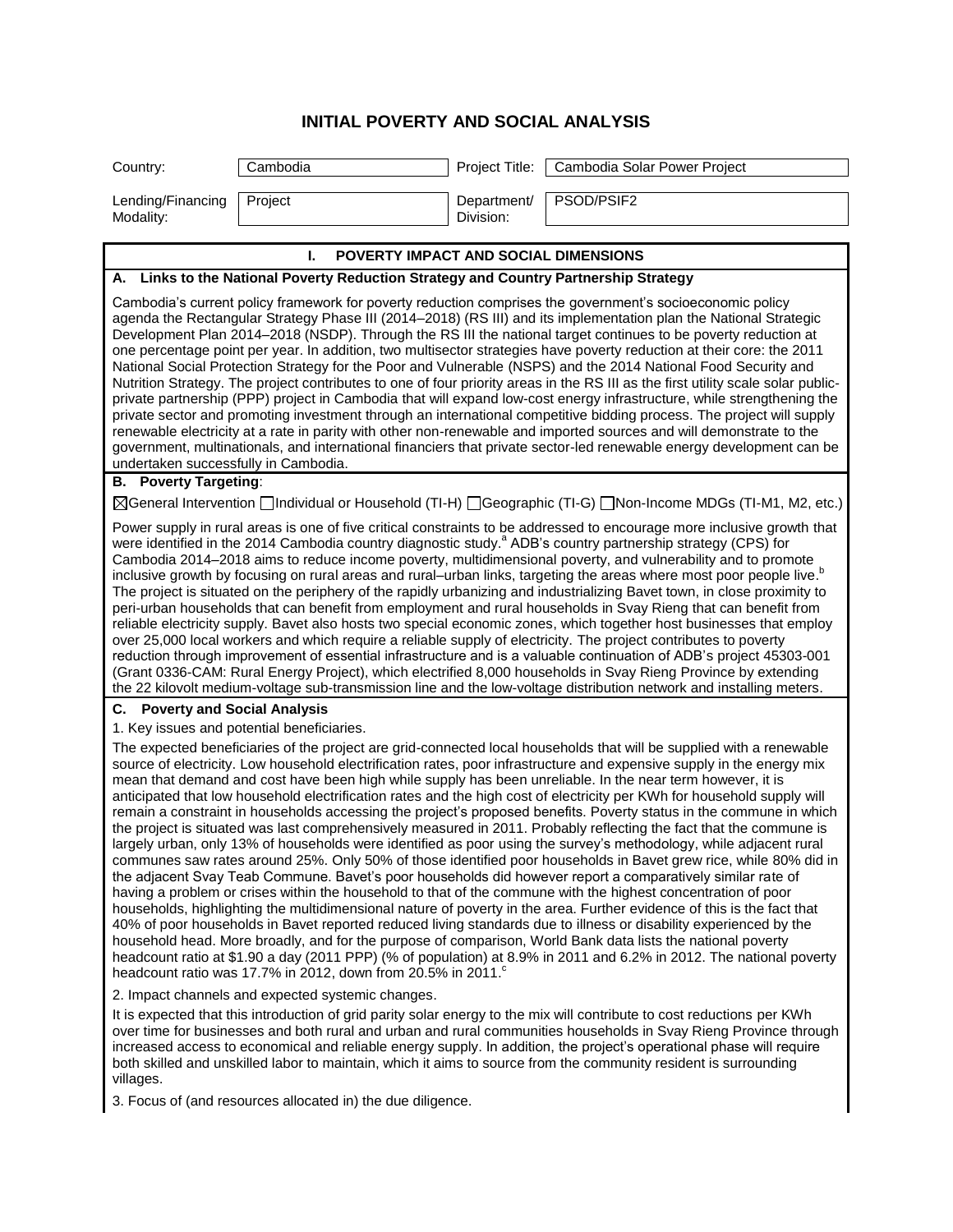Through field-based community consultation, due diligence will ascertain the scope and scale of household impacts, both positive and negative, associated with the sale of land. Availability and interest in employment will be assessed along with the level of grid connection and use and affordability of various sources of electricity.

## **II. GENDER AND DEVELOPMENT**

1. What are the key gender issues in the sector/subsector that are likely to be relevant to this project or program? The most relevant gender issue to the project is access to employment opportunities outside of agriculture and other low paying vulnerable opportunities such as garment manufacturing. ADB's CPS 2014-218 has highlighted that given continued gender gaps in the labor market and women's overwhelming concentration in vulnerable employment, one of the most fail-safe ways to achieve more inclusive growth in Cambodia is to promote women's economic empowerment. Access to energy for women will be investigated during due diligence.

2. Does the proposed project have the potential to make a contribution to the promotion of gender equity and/or empowerment of women by providing women's access to and use of opportunities, services, resources, assets, and participation in decision making?

 $\Box$  Yes  $\boxtimes$  No

Beyond limited employment opportunity and improved electricity supply in the district, the project offers little opportunity for the promotion of gender equity and empowerment.

3. Could the proposed project have an adverse impact on women and/or girls or widen gender inequality?<br>  $\Box$  Yes  $\Box$  No  $\overline{\boxtimes}$  No

The project presents no adverse risks or impacts on women or girls that would widen gender inequality.

4. Indicate the intended gender mainstreaming category:

GEN (gender equity)  $\Box$  EGM (effective gender mainstreaming)  $\Box$  SGE (some gender elements)  $\Box$  NGE (no gender elements)

 $\Box$  SGE (some gender elements)

## **III. PARTICIPATION AND EMPOWERMENT**

1. Who are the main stakeholders of the project, including beneficiaries and negatively affected people? Identify how they will participate in the project design.

The project's primary stakeholders are Electricite du Cambodge (EDC), Ministry of Mines and Energy (MME), Bavet town government, SEZs, Chrak Mtes Commune, villages in proximity to the project site and households that have sold land to the project. The EDC and MME defined the project through a PPP concession and local government officials and local households participated in project siting through the land sale negotiation process. The project sponsor has engaged with the SEZ operators to make them aware of the project and other potential benefits associated with having a specialist solar energy installer and operator in close proximity.

2. How can the project contribute (in a systemic way) to engaging and empowering stakeholders and beneficiaries, particularly, the poor, vulnerable and excluded groups? What issues in the project design require participation of the poor and excluded?

Through consultation with villagers, the sponsor was careful to ensure that no poor or vulnerable households were among the land sellers. Due diligence will confirm the extent of participation in decision making to date by land sellers although the project's small scale will provide only limited construction and employment opportunity as pro-poor and inclusive design features. Due diligence will investigate what further potential exists for greater participation.

3. What are the key, active, and relevant civil society organizations in the project area? What is the level of civil society organization participation in the project design?

 $\boxtimes$  L Information generation and sharing  $\boxtimes$  M Consultation  $\Box$  NA Collaboration  $\Box$  NA Partnership 4. Are there issues during project design for which participation of the poor and excluded is important? What are they and how shall they be addressed?  $\boxtimes$  Yes  $\Box$  No

Project siting was determined by proximity to the nearest substation and total cost of land required for the project. Through consultation, the sponsor balanced price and proximity and began negotiations with land sellers who were positive about the development opportunity derived through the sale of land and the presence locally of Cambodia's first utility scale solar project.

|                                                                                | <b>SOCIAL SAFEGUARDS</b> |
|--------------------------------------------------------------------------------|--------------------------|
| A. Involuntary Resettlement Category $\Box$ A $\Box$ B $\boxtimes$ C $\Box$ FI |                          |

1. Does the project have the potential to involve involuntary land acquisition resulting in physical and economic displacement?  $\Box$  Yes  $\Box$  No displacement?  $\Box$  Yes

The sponsor has indicated that 18.7ha of land required by the project was acquired by purchase from landowners on a willing-buyer willing-seller basis. The selected land has not been recently used for agriculture. This has been corroborated through historical satellite imagery that shows the land both in flood and dry and unused since 2014. Negotiations in advance of 34 separate transactions were documented by the sponsor and conducted with the support of local officials. Sellers were able to start negotiations with a selling price, which was countered by the